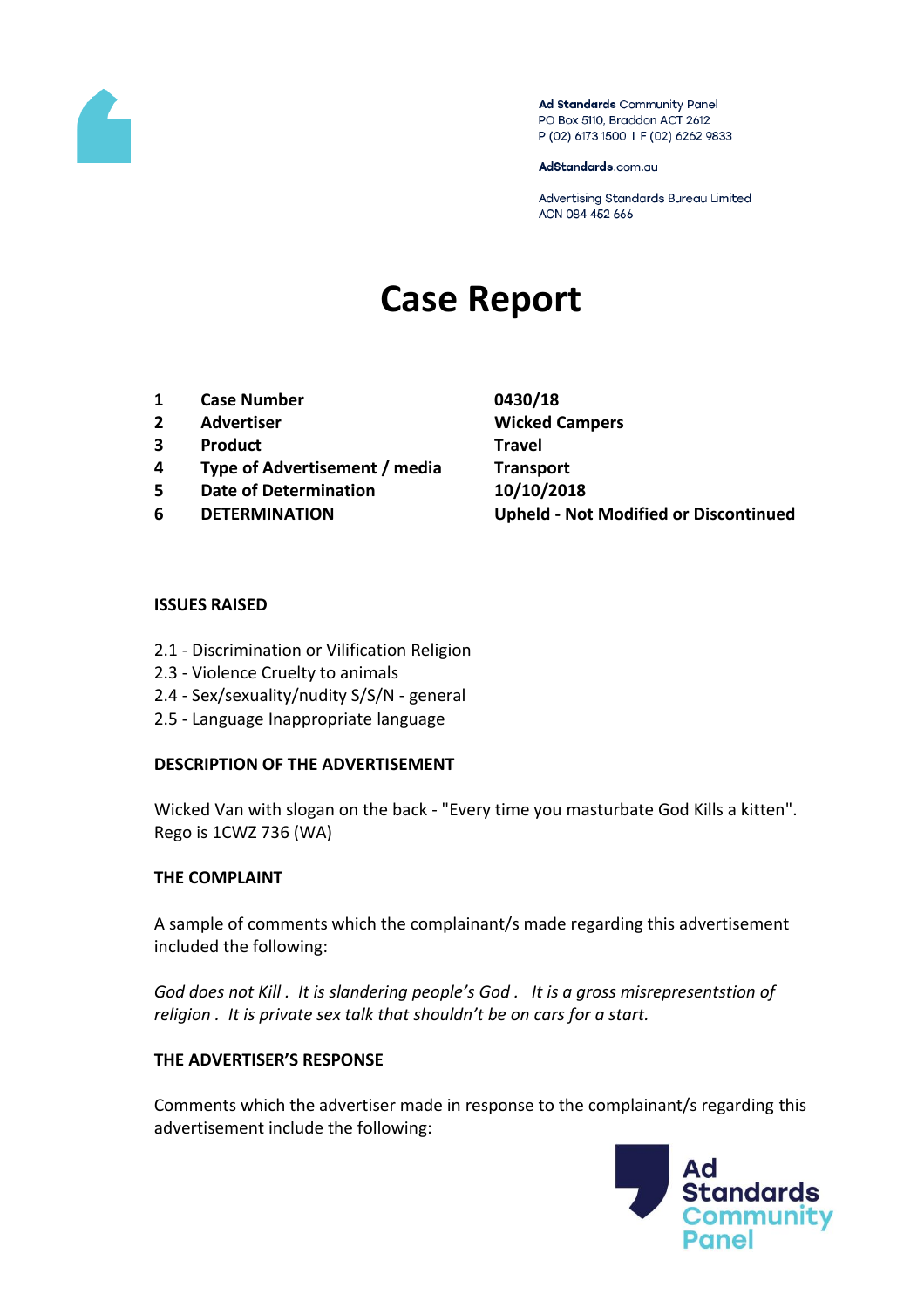

*Advertiser did not provide a response.*

#### **THE DETERMINATION**

The Ad Standards Community Panel (the Panel) considered whether this advertisement breaches Section 2 of the AANA Code of Ethics (the Code).

The Panel noted the complainant's concern that the slogan on the vehicle was discriminatory towards religion and was too sexualised to be on a vehicle.

The Panel viewed the advertisement and noted the advertiser had not provided a response.

The Panel noted that this advertisement features the slogan, "Every time you masturbate God kills a kitten" on the back of a Wicked Campers van.

The Panel considered whether the advertisement complied with Section 2.1 of the Code which requires that 'advertisements shall not portray or depict material in a way which discriminates against or vilifies a person or section of the community on account of race, ethnicity, nationality, gender, age, sexual preference, religion, disability, mental illness or political belief.'

The Panel noted the Practice Note to Section 2.1 provides the following definitions:

Discrimination – unfair or less favourable treatment.

Vilification – humiliates, intimidates, incites hatred, contempt or ridicule."

The Panel considered that the use of the word 'God' in conjunction with a statement that has no basis in theology does not of itself constitute discrimination or vilification of religion. The Panel acknowledged that many members of the community have religious beliefs, however considered that the phrase is clearly satire and reasonable members of the community would not interpret it as a fact.

The Panel considered that the advertisement did not portray or depict material in a way which discriminates against or vilifies a person or section of the community on account of religious views and determined that the advertisement did not breach Section 2.1 of the Code

The Panel considered whether the advertisement was in breach of Section 2.3 of the Code. Section 2.3 states: "Advertising or Marketing Communications shall not present or portray violence unless it is justifiable in the context of the product or service advertised".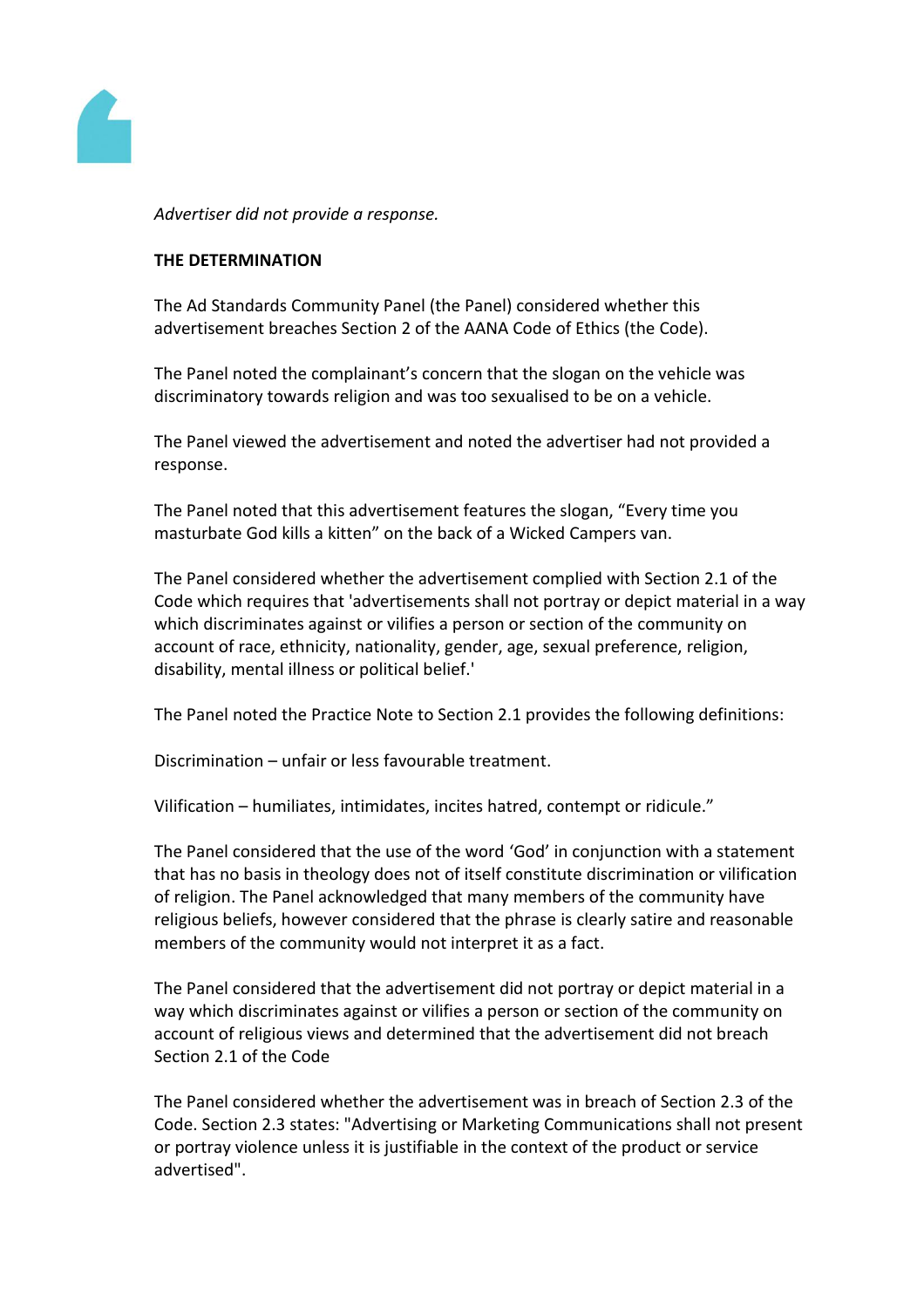

The Panel considered that the slogan is not a call to action and is merely an attempt to draw the attention of the community. The Panel noted that the slogan does not condone violence.

The Panel considered that the advertisement did not present or portray violence and did not breach Section 2.3 of the Code.

The Panel considered whether the advertisement was in breach of Section 2.4 of the Code. Section 2.4 of the Code states: "Advertising or Marketing Communications shall treat sex, sexuality and nudity with sensitivity to the relevant audience".

The Panel noted that as the advertisement is on the back of a motor vehicle the relevant audience is likely to be broad and include children.

The Panel noted the complainant's concern that the advertisement contains a sexual reference which is inappropriate for a broad audience that would include children. The Panel noted the direct reference to masturbation and considered that this is an explicit reference to a sexual act. Consistent with previous determinations in cases 0170/14, 0486/15 and 0352/18, the Panel considered that this reference to a sexual act would be considered inappropriate by most members of the community in the context of an outdoor advertisement.

The Panel considered that the advertisement did not treat the issue of sex, sexuality and nudity with sensitivity to the relevant broad audience and that the advertisement did breach Section 2.4 of the Code.

The Panel then considered whether the advertisement was in breach of Section 2.5 of the Code. Section 2.5 of the Code states: "Advertising or Marketing Communications shall only use language which is appropriate in the circumstances (including appropriate for the relevant audience and medium). Strong or obscene language shall be avoided".

The Panel noted that the word 'masturbate' is a reference to a sexual act. The Panel acknowledged that masturbate is the correct word for a solo sexual act and considered that it is not a word which should be considered strong or obscene, however noted that it was not used in an educational or medical context in this advertisement. The Panel noted however that most members of the community would agree that the word masturbate is not appropriate language when used in the context of a slogan on the back of a moving vehicle able to be seen by a broad audience which would include children.

The Panel determined that the advertisement did breach Section 2.5 of the Code.